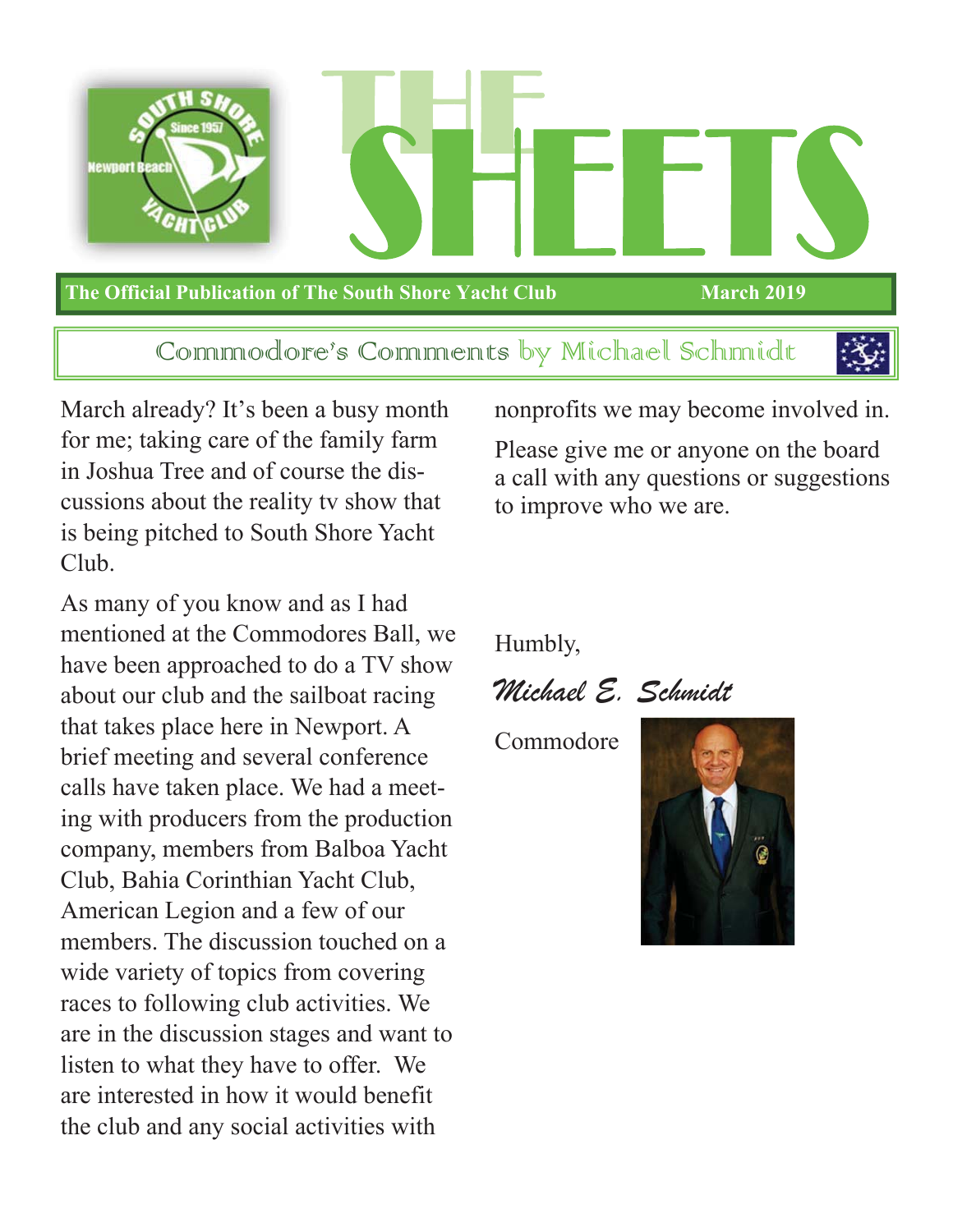## Vice Commodore's Comments by Chris Haro

I was very disappointed that I was unable to make it to the March 2nd Friday Dinner Under the Sea. I enjoy seeing everyone coming out to mingle.

For those of you who have filed your taxes, I am sure you have noticed that your refunds (if you get refunds) are lower this year. I love how the tax return was 'simplified' by adding an additional 5 pages behind the 1040.

Joany Berdine has taken the lead on ordering our SSYC gear. Thank you, Joany! I am looking forward to helping her after April 15th, and getting back on the water!

Your Vice Commodore,

Chris Haro

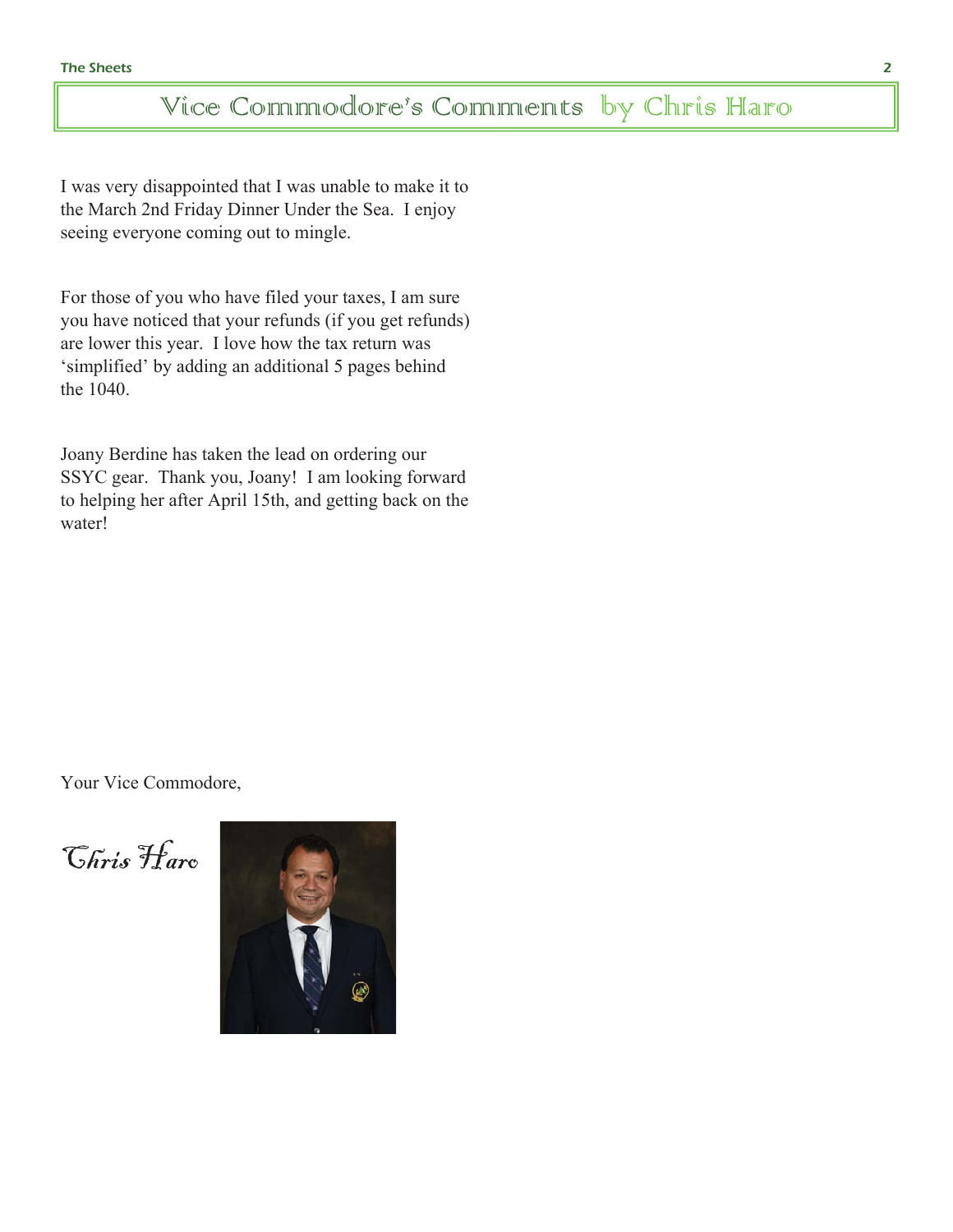### Social by Jennifer Johns



What can I say? You all float my boat!

We had a great turn out for our February Monthly Dinner. Quite a few were wearing red to celebrate the month of love.



Chris Haro did a fantastic job hosting the night. We welcomed new members Mike and Joany Berdine to the club, as they received their SSYC burgee.



While we did not have a guest speaker this month, we did have a great opportunity to socialize and catch up after the holidays and Commodore's Ball. A great way to kick off our monthly dinners this year.





### **What Next on the Calendar**

April's 2nd Friday Dinner will be a Black and White Party.

Cheers,

*Jen Johns*

Social Director

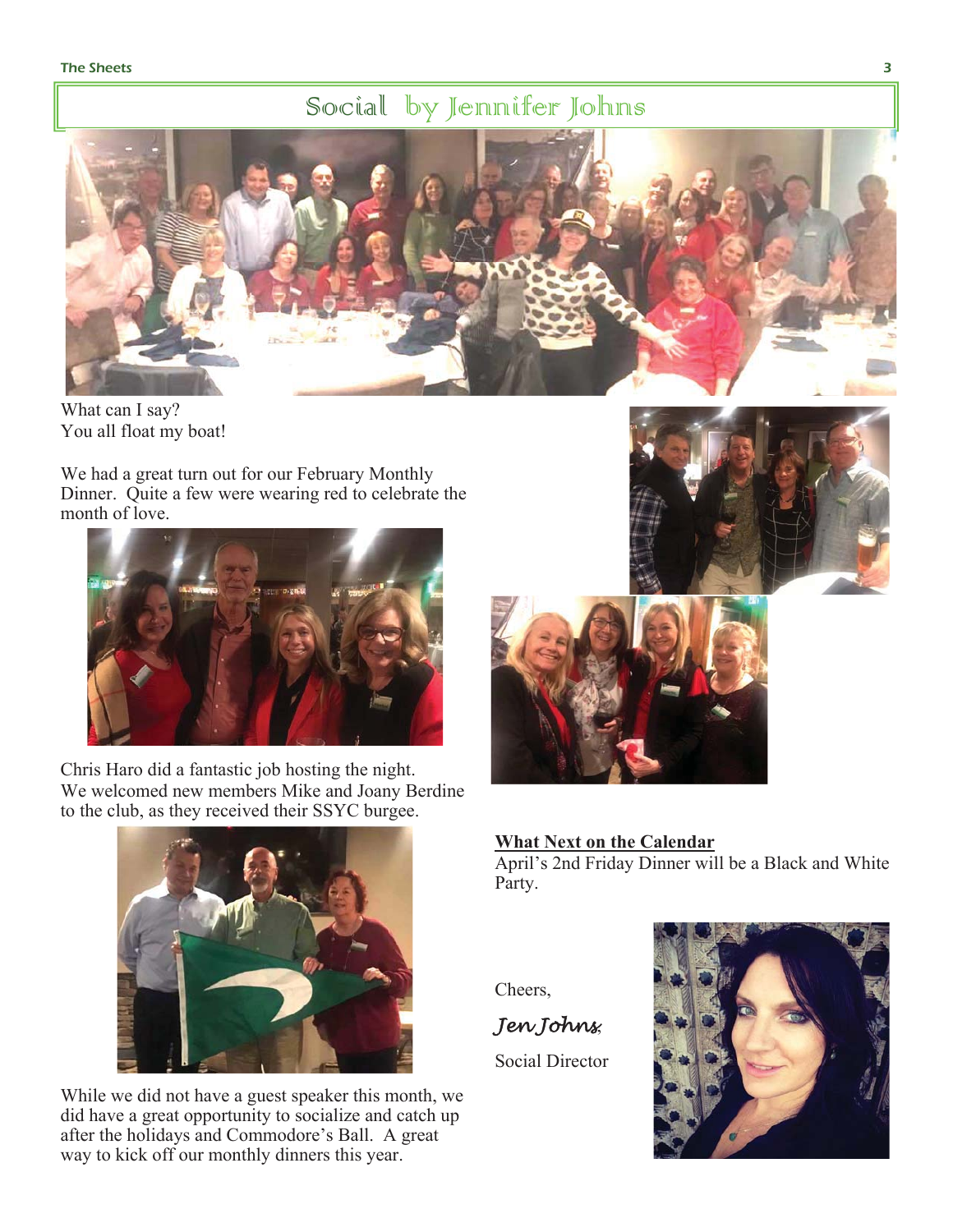# Cruising by Dean Russell

Every year we were concerned about; "Beware of the Ides of March" when we were planning the annual St. Patrick's Day cruise to Avalon. It was a great tradition to cruise to Avalon in March, but only when the weather was good and for the past two years the Gods of the Seas have been very agitated. And this year is also ominous since the "ides" would fall on the Friday of the cruise. So, this March we will avoid the angry seas and the problematic "Ides of March" and cruise to Temecula on March 30 for wine tasting. The Gods of the Seas are always pleased with wine and will smile upon this cruise.



Temecula is far enough inland with mountains to protect us from the angry seas and to allow only a cool ocean breeze to enter the Temecula Valley in the afternoons. Grapeline Wine Tours is based in Temecula and is the same wonderful wine tour company that South Shore used in Santa Ynez last year. Grapeline will take us on a mid-day four-hour wine tour of three wineries (the three-hour tours are prone to ship wrecks). Details of the cruise are in the Temecula Wine Cruise Evite and the form to send payment to Grapeline will be in a separate email. We will have time to explore Temecula. Old Town Temecula is historic, charming and fun. You can explore Old Town and valley for a day or a weekend.

The Newport Harbor Duffy Crawl will be on Saturday April 20. Duffy cruises are always a fun way to spend the afternoon on the water. We are planning to throw in some navigational challenges and test your knowledge of Newport Harbor.

However, if you just want to soak up the ambience, sun and salt you can provide ballast and guard the cargo of wine.

Plan on the Avalon Cruise over Memorial Day Weekend May 24 to May 27. The weather should be fair and the winds also. A long weekend is perfect for a cruise to Catalina. All Captains are encouraged to sail their boat, or charter a boat. Members wanting to go will be matched with Captains that have room and need crew to swab the decks.

I have corrected and updated the SSYC calendar on the website for the cruises through summer. We are working out the details on the fall cruises.

See you in Temecula.

### Dean Russell

Cruise Director

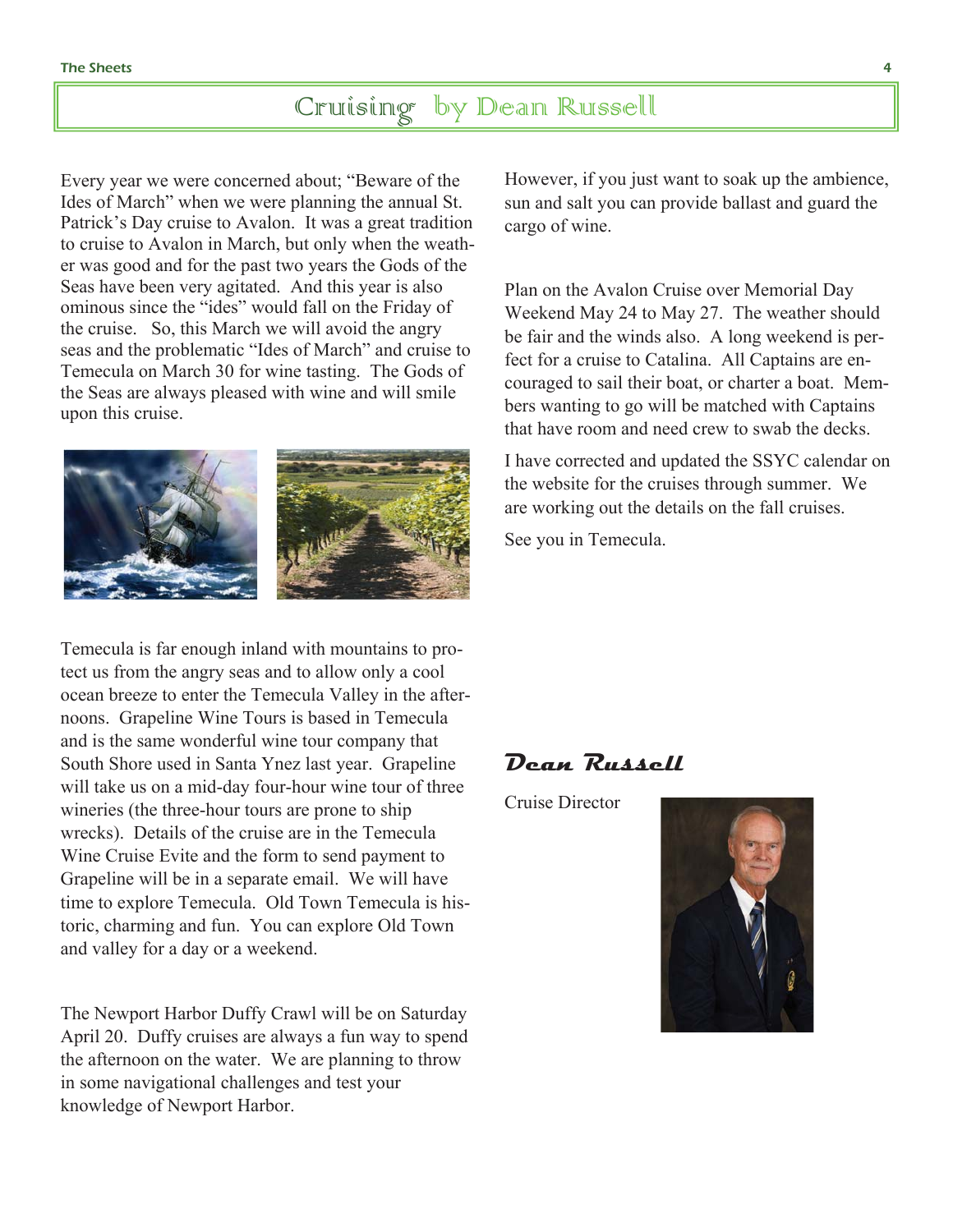# Racing by John Marshall

## THE JIM WHITE MEMORIAL WINTER SERIES

Congratulations to Scott Karlin, Chris Bliss and Matt Steele sailing Valhalla III to a first place finish in the 155. PHRF A Class and to Don Albrecht and Dan Urbano finishing first in the PHRF B Class. We received inches of rain in February to tack onto the rain we received in January. In 2018, the rain total for February was 0.33 inches! We managed to get three races in on Saturday, February  $23<sup>rd</sup>$ . Many thanks to Martha and Clive Gurwitz and "Molokai Girl" for hosting eleven Race Committee folks on board! Here are the final results:

### **FINAL STANDINGS**

|                |                         |                     | 2019 White Winter Memorial Series Summary PHRF A |                      |                |                         |   |                          |   |      |   |
|----------------|-------------------------|---------------------|--------------------------------------------------|----------------------|----------------|-------------------------|---|--------------------------|---|------|---|
| Overall        | Point<br><b>Summary</b> | <b>Yacht Name</b>   | <b>Skipper</b>                                   | Yacht<br><b>Club</b> | <b>Race</b>    |                         |   | Race Race Race Race Race | G | Race | a |
|                | 4                       | <b>Valhalla III</b> | <b>Scott Karlin</b>                              | <b>SSYC</b>          | 1              |                         |   |                          |   |      |   |
| $\overline{2}$ | 8                       | Tui                 | <b>Brian Boyle</b>                               | <b>SSYC</b>          | $\overline{2}$ | $\overline{\mathbf{z}}$ | 2 | $\overline{a}$           |   |      |   |
|                |                         |                     |                                                  |                      |                |                         |   |                          |   |      |   |
|                |                         |                     |                                                  |                      |                |                         |   |                          |   |      |   |

|                         |                                |                    | 2019 White Winter Memorial Series Summary PHRF B |                      |                         |   |                |                         |                               |   |                  |  |
|-------------------------|--------------------------------|--------------------|--------------------------------------------------|----------------------|-------------------------|---|----------------|-------------------------|-------------------------------|---|------------------|--|
| Overall                 | <b>Point</b><br><b>Summary</b> | <b>Yacht Name</b>  | <b>Skipper</b>                                   | Yacht<br><b>Club</b> | <b>Race</b>             | 2 | з              |                         | Race Race Race Race Race<br>5 | 6 | <b>Race Race</b> |  |
|                         | 5                              | <b>Valkryie</b>    | <b>Don Albrecht</b>                              | <b>SSYC</b>          | 1                       |   |                | $\overline{\mathbf{z}}$ | 1                             |   |                  |  |
| $\overline{\mathbf{z}}$ | 9                              | <b>Dilly Dally</b> | <b>Mike Nelson</b>                               | <b>SSYC</b>          | 3                       |   | $\overline{2}$ |                         | 3                             |   |                  |  |
| 3                       | 10                             | <b>Celia</b>       | <b>Jim O'Connor</b>                              | <b>ALYC</b>          | $\overline{\mathbf{2}}$ |   | з              | 3                       | $\overline{a}$                |   |                  |  |
|                         |                                |                    |                                                  |                      |                         |   |                |                         |                               |   |                  |  |
|                         |                                |                    |                                                  |                      |                         |   |                |                         |                               |   |                  |  |
|                         |                                |                    |                                                  |                      |                         |   |                |                         |                               |   |                  |  |

## ENSENADA TUNE-UP AND NEWPORT-TO-ENSENADA

The Ensenada Tune-Up Race has been organized by South Shore Yacht Club and Dana Point Yacht Club for the past 24 years! This year will mark the 25<sup>th</sup> Silver Anniversary for this joint venture between our two yacht clubs. We typically have around 25 boats that use this race as an opportunity to fine tune their vessels for the 125 mile Newport-to-Ensenada race. The Ensenada Tune-Up race is scheduled for Saturday, April 13<sup>th</sup>. If you can't be in the race on a boat, SSYC will be responsible for four running 5-minute race starting sequences. The 72<sup>nd</sup> Annual Newport-to-Ensenada race is scheduled for the last full weekend in April, specifically April  $26 - 27$ .

We'll see you on the water!



5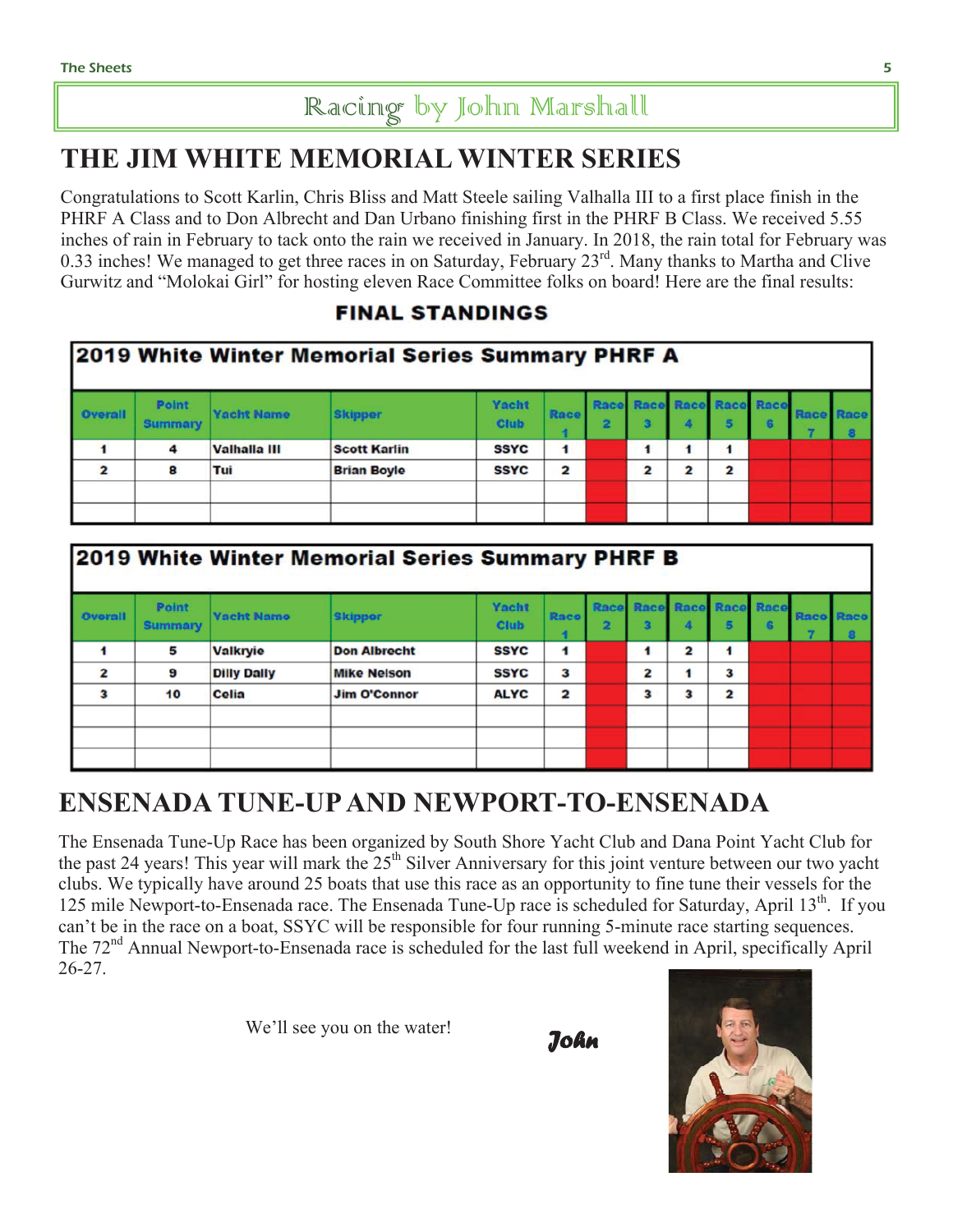### Discounts & Donations by Herb Fischer



## South Shore Yacht Club/Newport Sea Base Fundraiser begins March 2019



For the past ten years, the South Shore Yacht Club has supported the Newport Sea Base (NSB) by an annual fundraiser. Funds generated by this fundraiser have enabled SSYC to donate over \$59,000 towards the purchase and refurbishing of the NSB sailing fleet. This year, the NSB staff has asked us to assist them in expanding their scholarship program for economically disadvantaged youth and expanding the Advanced Offshore Sailing program. Commodore Mike Schmidt, the Board and Co-Chair's Herb Fischer and Gary Ruud have set a minimum goal of \$6,000 to support this effort. We urge SSYC members to contribute at one of the levels below to help fund this program. The first 10 first time donors will be given \$50 towards their contribution by the SSYC as an incentive to increase membership participation. (example: a member's \$50 contribution will become a Captain level or \$100 will be a Commodore level and so on)

The levels of contribution are as follows:

| 500 Club Membership* | \$500 |
|----------------------|-------|
| <b>Admiral Level</b> | \$250 |
| Commodore Level      | \$150 |
| Captain Level        | \$100 |

\* 500 Club members will be invited to take part in a day sail on one of the NSB Ocean Racing Yachts.

The first 22 contributing members will receive a discount on the April, May or June SSYC Dinner (500 Club \$30 discount *Ƈ* Admiral \$15 discount *Ƈ* Commodore \$10 discount *Ƈ* Captain \$8 discount)

 A letter announcing the kickoff with a contribution card and self-addressed envelope will be mailed to all members. You are encouraged to support this SSYC/NSB partnership!

If you have any questions, please contact Herb Fischer at 949.500.492

Mike Schmidt **Herb Fischer** Gary Ruud SSYC Commodore SSYC Fundraising C0-Chairs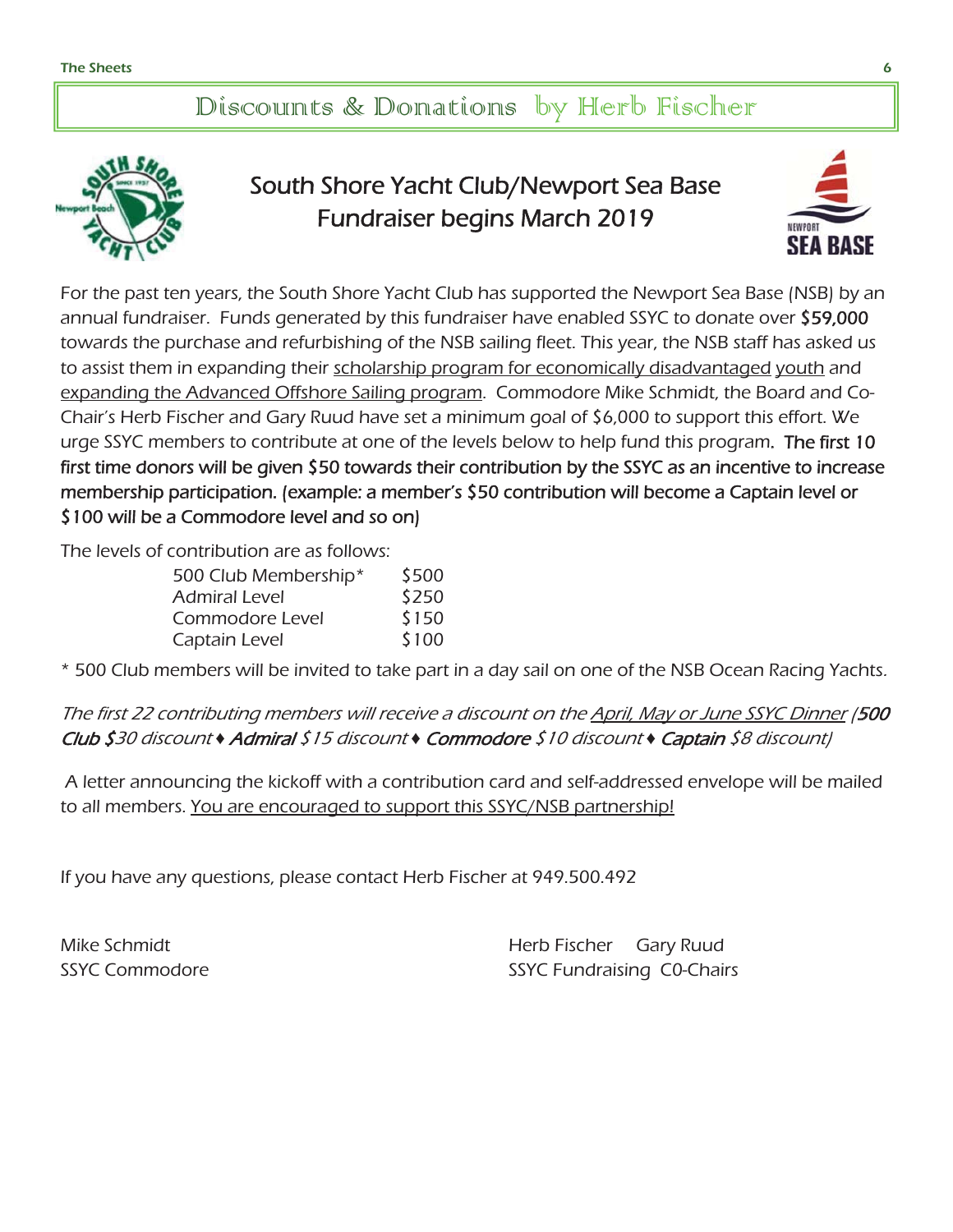### The Bitter End

Hello fellow SSYC Members: I sold my Jenneau 42i last year and I have a lot of items we took off the boat and from the dock box for sale. I have items from dingy motors, life jackets, harken wrenches, a 3 step off the dock, gas cans chain and anchor, man overboard raft and more. If there is anything you might need for your boat, I may have it.

I also am in the process of closing down my late husband's Diesel Mobile Repair Business and have every tool you can think of from sockets to specialty tools for everything. I also have his large Chevy Diesel Mobile Repair Truck for sale and equipment such as welders and settling tanks, large air compressor, trans jacks, engine stand, jack stands, buffers and so much more. If you, or if you know a mechanic needing tools, could you pass my number onto them and I can supply by google spreadsheets of any tools they may need along with photos of the tools for sale. I also have a large customer base I would be happy to pass onto the right person that would want to buy the truck and have a thriving diesel repair business in the Corona area.





Thank you - Kathy Anderson  $(909)$  851-6502

To place your ad or notice, please email Andrea Haro: andrea@harocpa.com

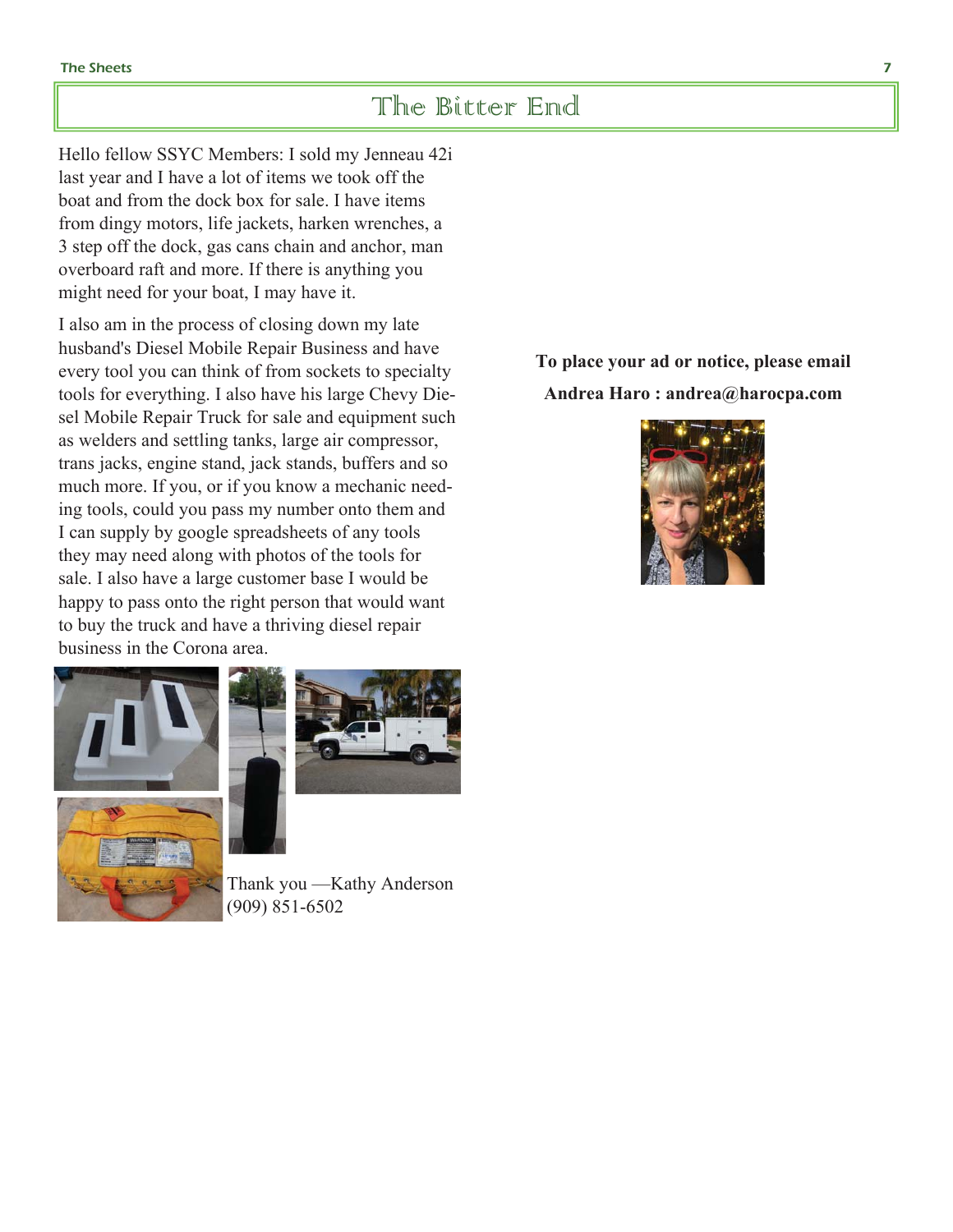| Ð<br>١ |
|--------|
| v      |
|        |
| ⊂      |
| t<br>ŗ |
|        |

| <b>SATURDAY</b> | $\mathbb{C}^1$           | $\circ$                                | $16\,$          | $23\,$                     | Temecula Wine<br>Tasting Cruise<br>${\rm S0}$ |                                                               |
|-----------------|--------------------------|----------------------------------------|-----------------|----------------------------|-----------------------------------------------|---------------------------------------------------------------|
| <b>FRIDAY</b>   | $\overline{\phantom{a}}$ | 2nd Friday Dinner<br>$\infty$          | $\frac{1}{2}$   | 22                         | 29                                            |                                                               |
| THURSDAY        | $28$                     | $\overline{\phantom{0}}$               | $\overline{14}$ | $21\,$                     | $28$                                          |                                                               |
| WEDNESDAY       | $27\,$                   | $\circ$                                | $\Xi$           | $20\,$                     | $27\,$                                        | Dates and Events Subject to Change                            |
| TUESDAY         | $26\,$                   | <b>Board Meeting</b><br>$\overline{L}$ | $\supseteq$     | 19                         | 26                                            | <b>NOTES</b>                                                  |
| <b>MONDAY</b>   | $25\,$                   | $\overline{\phantom{a}}$               | $\equiv$        | $\overline{\phantom{0}18}$ | $25\,$                                        |                                                               |
| <b>SUNDAY</b>   | $24\,$                   | $\sim$                                 | $\Box$          | $\Box$                     | $24\,$                                        | Temecula Wine<br>Tasting Cruise<br>$\overline{\mathcal{S}}$ l |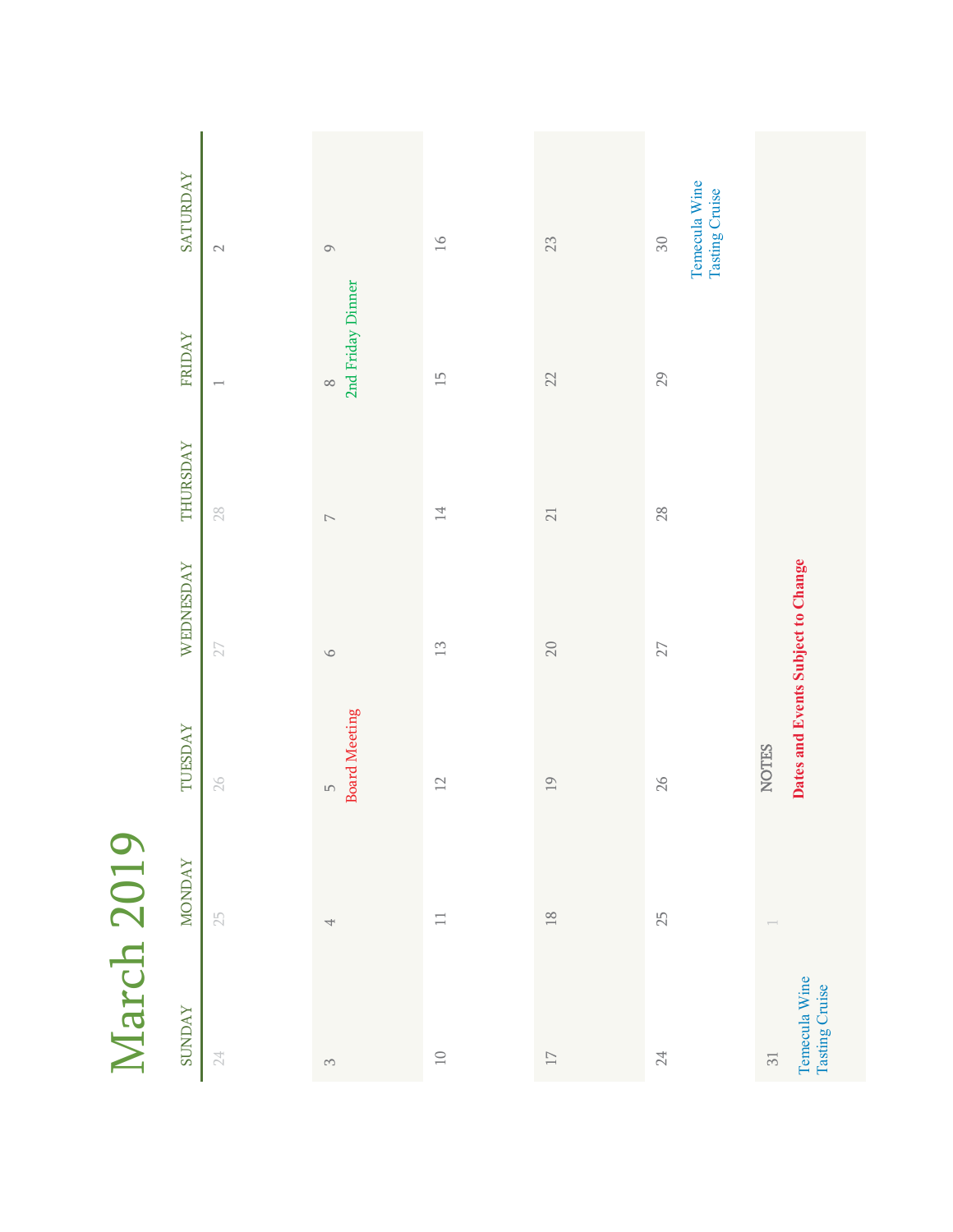| $\Box$                             |
|------------------------------------|
|                                    |
| J<br>c.                            |
|                                    |
| Ξ<br>$\overline{\phantom{a}}$<br>Ξ |
| ŕ                                  |

| <b>SUNDAY</b><br>$\overline{\mathcal{S}}$ l | <b>MONDAY</b>            | TUESDAY                                            | WEDNESDAY | THURSDAY       | <b>FRIDAY</b>                 | <b>SATURDAY</b>                    |
|---------------------------------------------|--------------------------|----------------------------------------------------|-----------|----------------|-------------------------------|------------------------------------|
|                                             | $\overline{\phantom{0}}$ | <b>Board Meeting</b><br>$\small\simeq$             | $\infty$  | 4              | $\mathsf{L}\cap$              | $\circ$                            |
|                                             | $\infty$                 | $\circ$                                            | $10$      | $\Box$         | 2nd Friday Dinner<br>12       | Ensenada Tune Up<br>$\frac{13}{2}$ |
|                                             | $\overline{\Box}$        | $\geq$                                             | $\Box$    | $\frac{8}{10}$ | $\overline{19}$               | Duffy Harbor Crawl<br>$20\,$       |
|                                             | $22\,$                   | 23                                                 | $24\,$    | 25             | Newport to Ensenada N2E<br>26 | $27\,$                             |
| N2E (Continued)                             | $29\,$                   | ${\rm S0}$                                         |           |                |                               | $\overline{\phantom{a}}$           |
|                                             | $\circlearrowright$      | Dates and Events Subject to Change<br><b>NOTES</b> |           |                |                               |                                    |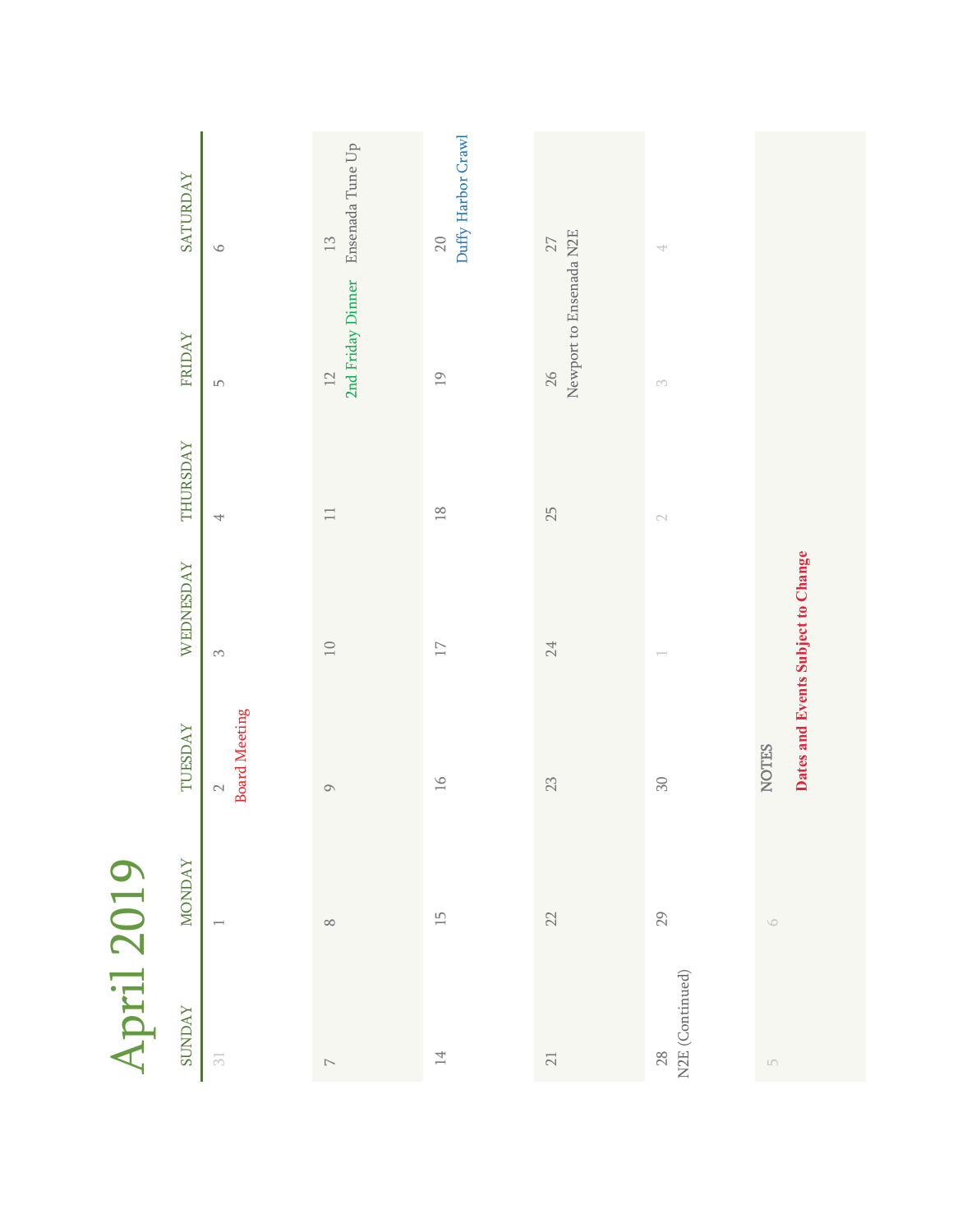| Г                        |
|--------------------------|
| $\overline{\phantom{0}}$ |
|                          |
|                          |
| ò                        |
| ί<br>ſ                   |
|                          |

| <b>SUNDAY</b>              | <b>MONDAY</b>    | TUESDAY                                            | WEDNESDAY                | THURSDAY      | <b>FRIDAY</b>    | <b>SATURDAY</b>       |
|----------------------------|------------------|----------------------------------------------------|--------------------------|---------------|------------------|-----------------------|
| $28$                       | $29\,$           | $\rm{SO}$                                          | $\overline{\phantom{0}}$ |               | $\infty$         | SSYC Opening Day<br>4 |
|                            | $\circ$          | <b>Board Meeting</b><br>$\triangleright$           | $\infty$                 | $\circ$       | $\Box$           | $\Box$                |
| $12\,$                     | $\Xi$            | $\overline{14}$                                    | $\overline{\Box}$        | $\frac{1}{6}$ | $\Box$           | $\frac{8}{18}$        |
| $\overline{19}$            | $20\,$           | $\geq 1$                                           | 22                       | 23            | Avalon<br>$24\,$ | Avalon<br>25          |
| $\frac{26}{\text{Avalon}}$ | $27$ Avalon $\,$ | 28                                                 | $29$                     | $30\,$        | $\overline{31}$  |                       |
|                            |                  | Dates and Events Subject to Change<br><b>NOTES</b> |                          |               |                  |                       |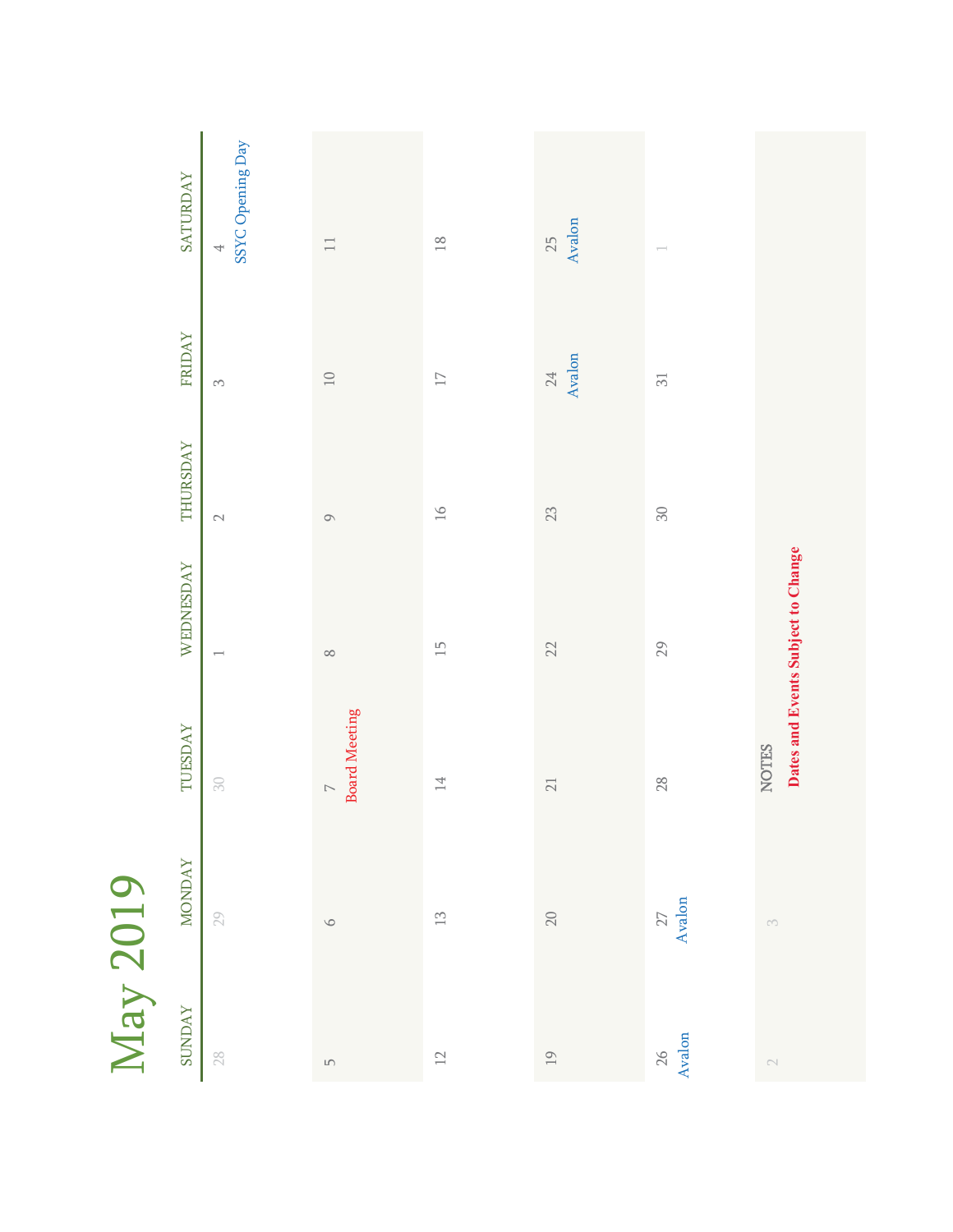| D |
|---|
| F |
|   |
|   |
|   |
|   |
| ١ |

| SATURDAY       |                          |                                  |                                  | Dana Point                        |                      |                                    |
|----------------|--------------------------|----------------------------------|----------------------------------|-----------------------------------|----------------------|------------------------------------|
|                |                          | $\infty$                         | $\frac{1}{2}$                    | 22                                | 29                   |                                    |
| <b>FRIDAY</b>  | $\overline{\mathrm{S1}}$ | $\overline{\phantom{0}}$         | 2nd Friday Dinner<br>$14\,$      | Dana Point<br>$\geq$              | 28                   |                                    |
| THURSDAY       | $\rm{SO}$                | $\bigcirc$                       | $\begin{array}{c} 2 \end{array}$ | $20\,$                            | $27\,$               |                                    |
| WEDNESDAY      | 29                       | Hibachi Series<br>$\overline{L}$ | Hibachi Series<br>$12\,$         | Hibachi Series<br>$\overline{19}$ | Hibachi Series<br>26 | Dates and Events Subject to Change |
| <b>TUESDAY</b> | $28$                     | <b>Board Meeting</b><br>4        | $\Box$                           | $\frac{8}{10}$                    | 25                   | <b>NOTES</b>                       |
| <b>MONDAY</b>  | $27\,$                   | $\sim$                           | $\Box$                           | $\Box$                            | $24\,$               |                                    |
| <b>SUNDAY</b>  | 26                       | $\sim$                           | $\circ$                          | $\gtrsim$                         | Dana Point<br>$23\,$ | $30\,$                             |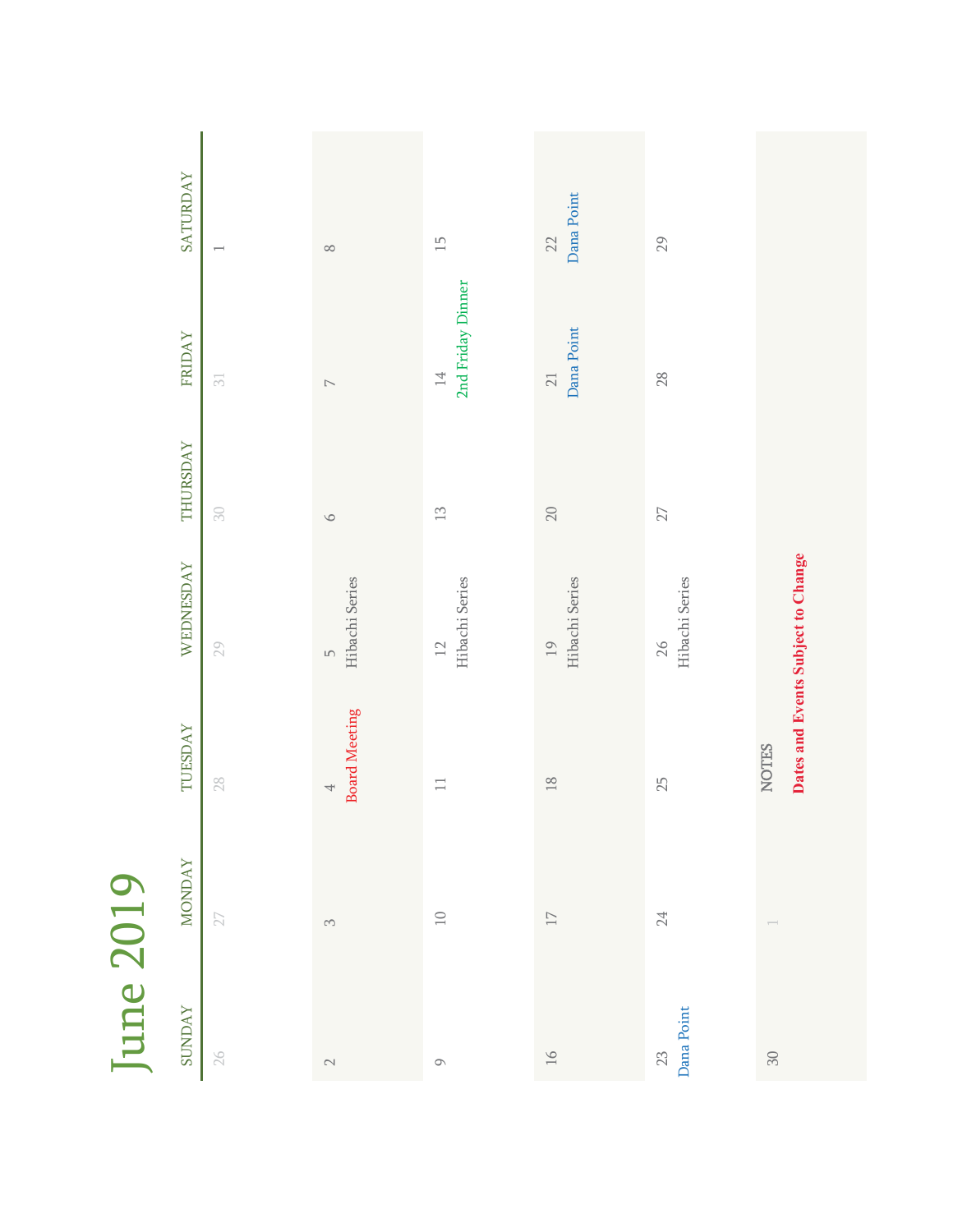| $\bigcap$ |
|-----------|
| ₹         |
|           |
| ◠         |
|           |
|           |
|           |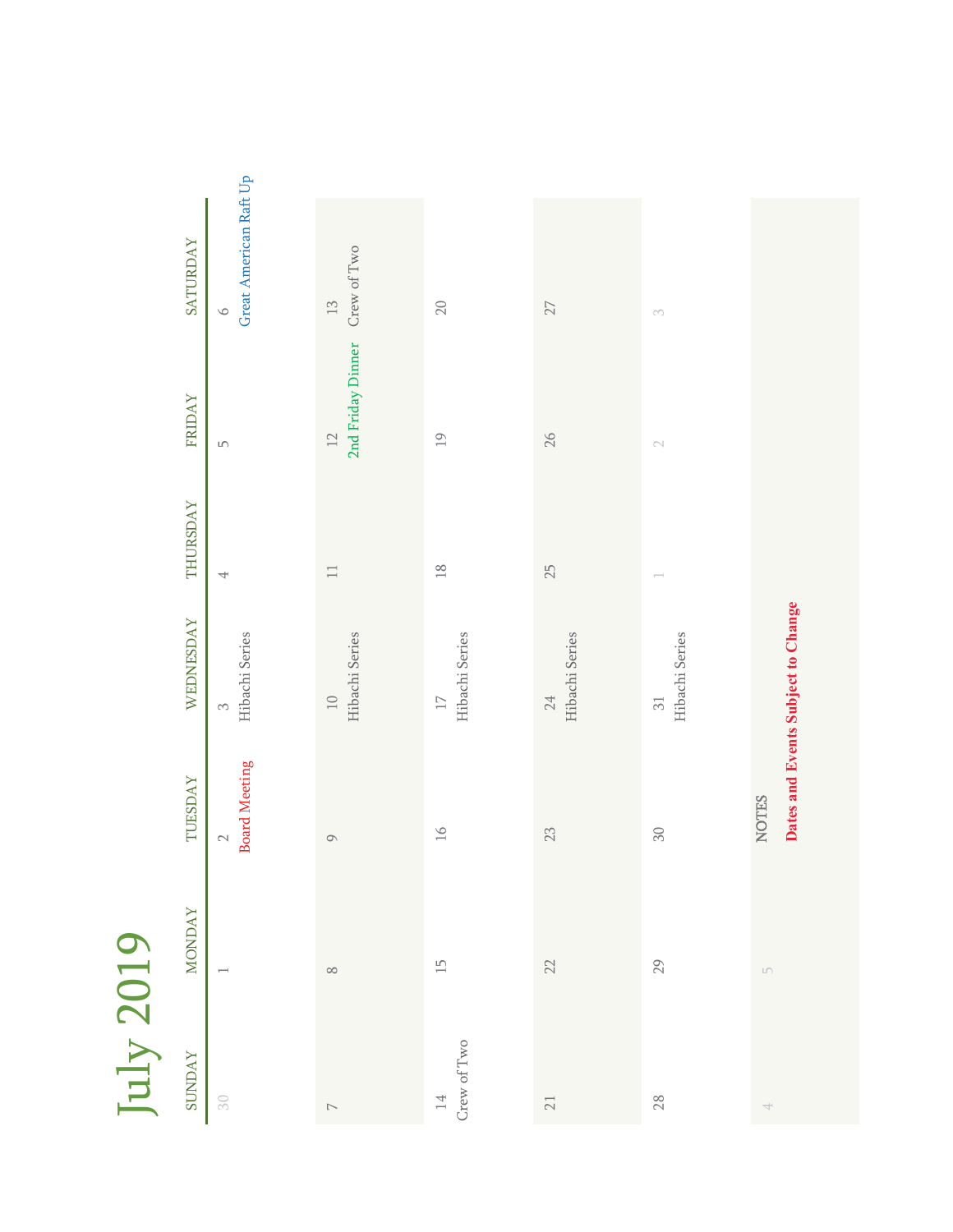| ٣                        |
|--------------------------|
| V                        |
|                          |
|                          |
|                          |
| J                        |
|                          |
|                          |
| Г                        |
|                          |
| $\overline{\phantom{a}}$ |

| SATURDAY      | $\infty$                   | $\Box$                             | $\Box$                               | Shrimptastic<br>$24\,$            | Vegas, Baby!<br>51       |                                    |
|---------------|----------------------------|------------------------------------|--------------------------------------|-----------------------------------|--------------------------|------------------------------------|
| <b>FRIDAY</b> | $\sim$                     | 2nd Friday Dinner<br>$\circ$       | 16                                   | Shrimptastic<br>$23\,$            | $30\,$                   |                                    |
| THURSDAY      | $\overline{\phantom{m}}$   | $\infty$                           | $\frac{1}{2}$                        | 22                                | $29$                     |                                    |
| WEDNESDAY     | $\overline{\mathcal{S}}$ l | Hibachi Series<br>$\triangleright$ | Hibachi Series<br>14                 | Hibachi Series<br>$\overline{21}$ | Hibachi Series<br>$28\,$ | Dates and Events Subject to Change |
| TUESDAY       | $\rm{SO}$                  | <b>Board Meeting</b><br>$\circ$    | $\begin{array}{c} 1 \ 2 \end{array}$ | 20                                | $27\,$                   | <b>NOTES</b>                       |
| <b>MONDAY</b> | $29\,$                     | $\mathsf{L}\cap$                   | 12                                   | $\overline{1}9$                   | $26\,$                   |                                    |
| <b>SUNDAY</b> | $28\,$                     | Sunday Sailing Series<br>4         | $\equiv$                             | $\sqrt{8}$                        | Shrimptastic<br>$25\,$   | $\overline{\phantom{m}}$           |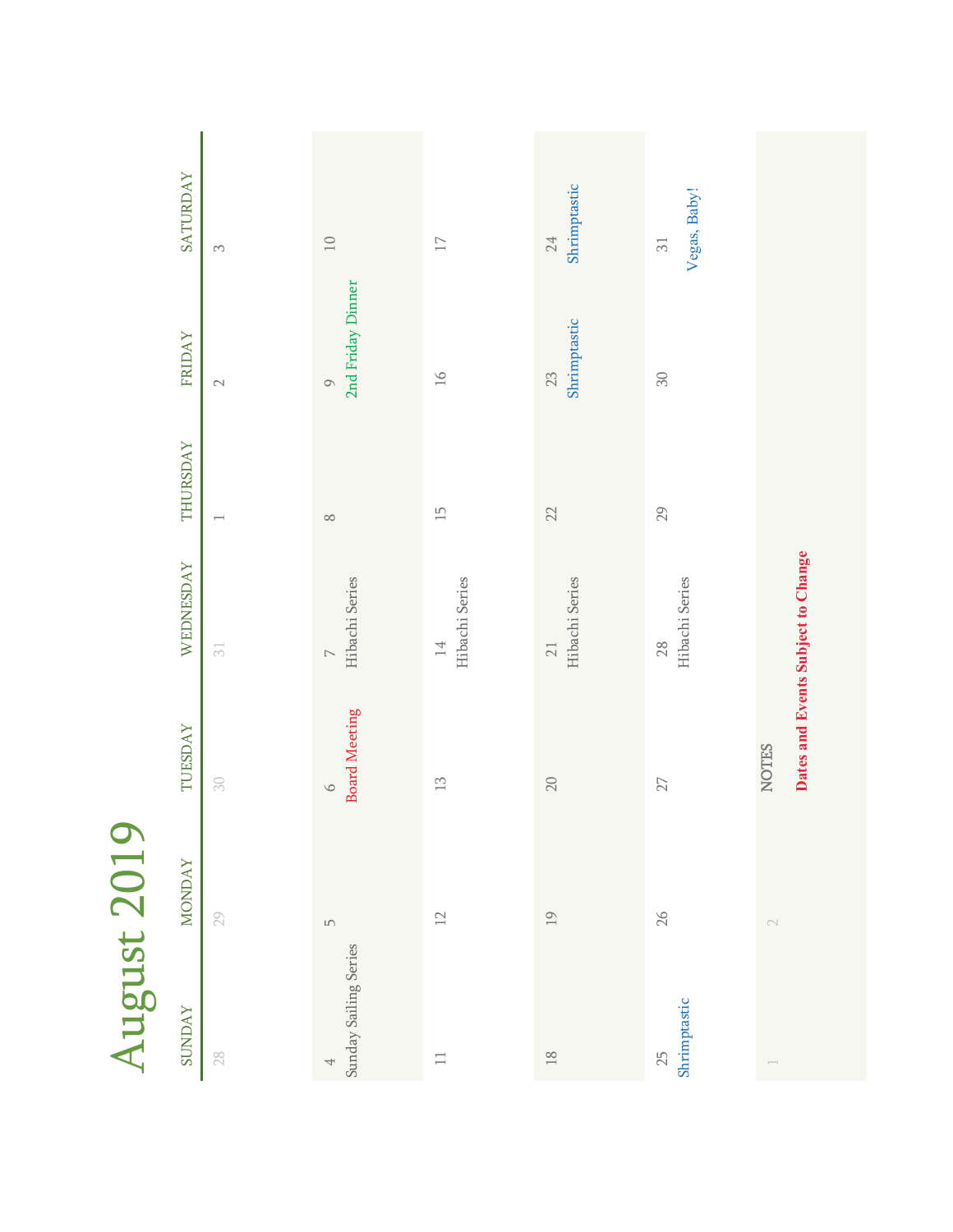| September 2019                           |                     |                                  |                                    |                  |         |                                        |
|------------------------------------------|---------------------|----------------------------------|------------------------------------|------------------|---------|----------------------------------------|
| <b>SUNDAY</b>                            | <b>MONDAY</b>       | TUESDAY                          | WEDNESDAY                          | THURSDAY         | FRIDAY  | SATURDAY                               |
| Vegas, Baby!                             | Vegas, Baby!        | <b>Board Meeting</b><br>$\infty$ | Hibachi Series<br>4                | $\mathsf{L}\cap$ | $\circ$ | $\overline{\phantom{0}}$               |
| $\infty$                                 | $\circlearrowright$ | $10$                             | $\overline{\phantom{a}}$           | $12$             | $\Xi$   | $14\,$                                 |
| Sunday Sailing Series<br>$\overline{15}$ | $16$                | $\Box$                           | $18$                               | $\overline{19}$  | $20\,$  | <b>Endless Beach Party</b><br>$\geq 1$ |
| 22                                       | $23\,$              | 24                               | 25                                 | 26               | $27\,$  | $28$                                   |
| 29                                       | $\rm 30$            | $\overline{\phantom{a}}$         |                                    | $\infty$         | 4       | $\mathsf{L}\cap$                       |
| $\circlearrowright$                      | $\triangleright$    | <b>NOTES</b>                     | Dates and Events Subject to Change |                  |         |                                        |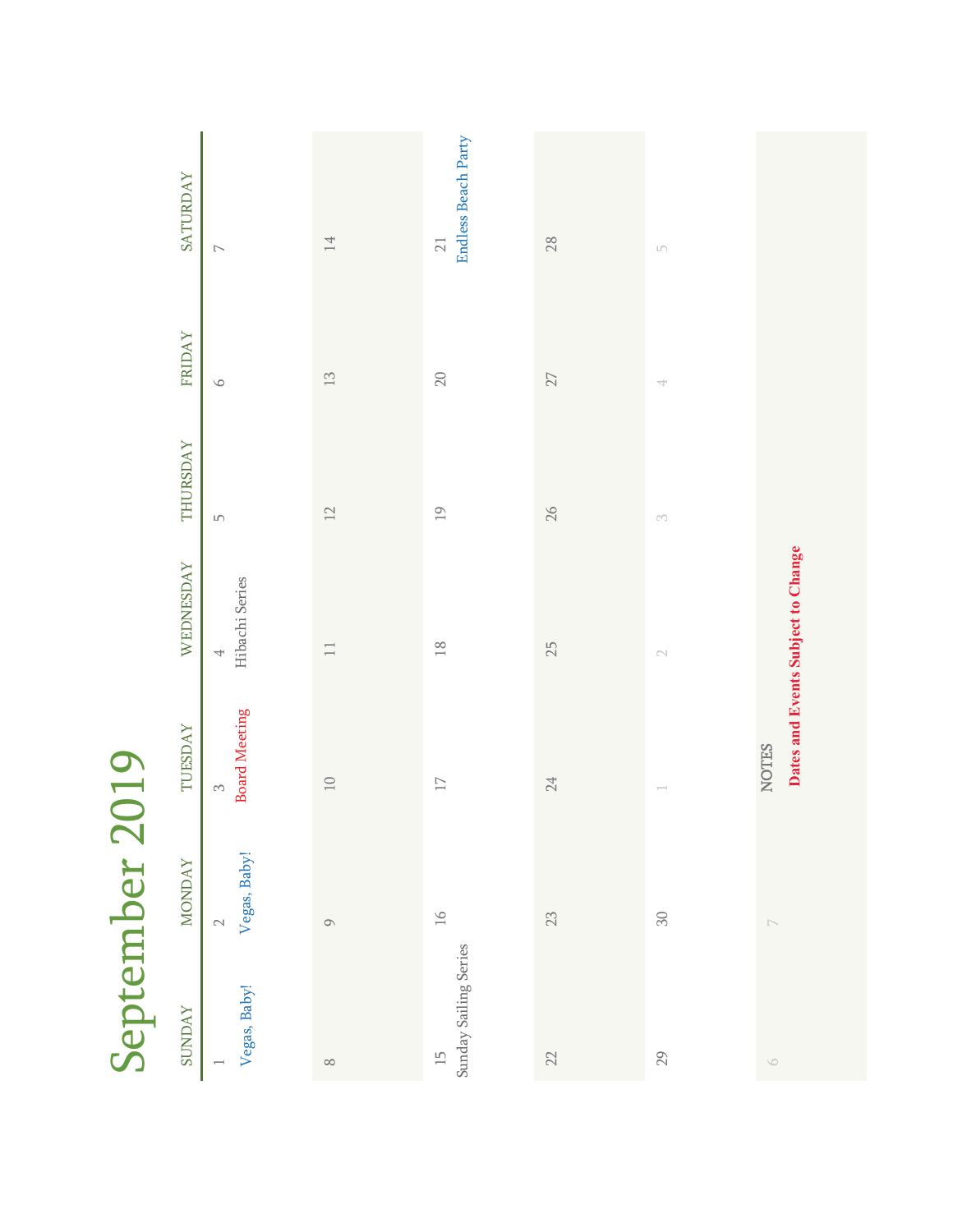| October 201                            |                          |                                                    |           |                 |                             |                  |
|----------------------------------------|--------------------------|----------------------------------------------------|-----------|-----------------|-----------------------------|------------------|
| <b>SUNDAY</b>                          | <b>MONDAY</b>            | TUESDAY                                            | WEDNESDAY | THURSDAY        | FRIDAY                      | <b>SATURDAY</b>  |
| $29\,$                                 | $\mathbb S \mathbb O$    | <b>Board Meeting</b><br>$\overline{\phantom{0}}$   | $\sim$    | $\infty$        | 4                           | $\mathsf{L}\cap$ |
| $\circ$                                | $\overline{\phantom{0}}$ | $\infty$                                           | $\circ$   | $\Box$          | 2nd Friday Dinner<br>$\Box$ | $12$             |
| Sunday Sailing Series<br>$\frac{1}{2}$ | 14                       | $\overline{\Box}$                                  | $\gtrsim$ | $\Box$          | $\frac{8}{10}$              | $\frac{1}{2}$    |
| $20\,$                                 | $\sqrt{2}1$              | $22\,$                                             | $23\,$    | $24\,$          | $25$                        | 26               |
| $27\,$                                 | $28\,$                   | 29                                                 | $30\,$    | $\overline{31}$ | $\overline{\phantom{m}}$    |                  |
| $\sim$                                 | $\overline{\phantom{a}}$ | Dates and Events Subject to Change<br><b>NOTES</b> |           |                 |                             |                  |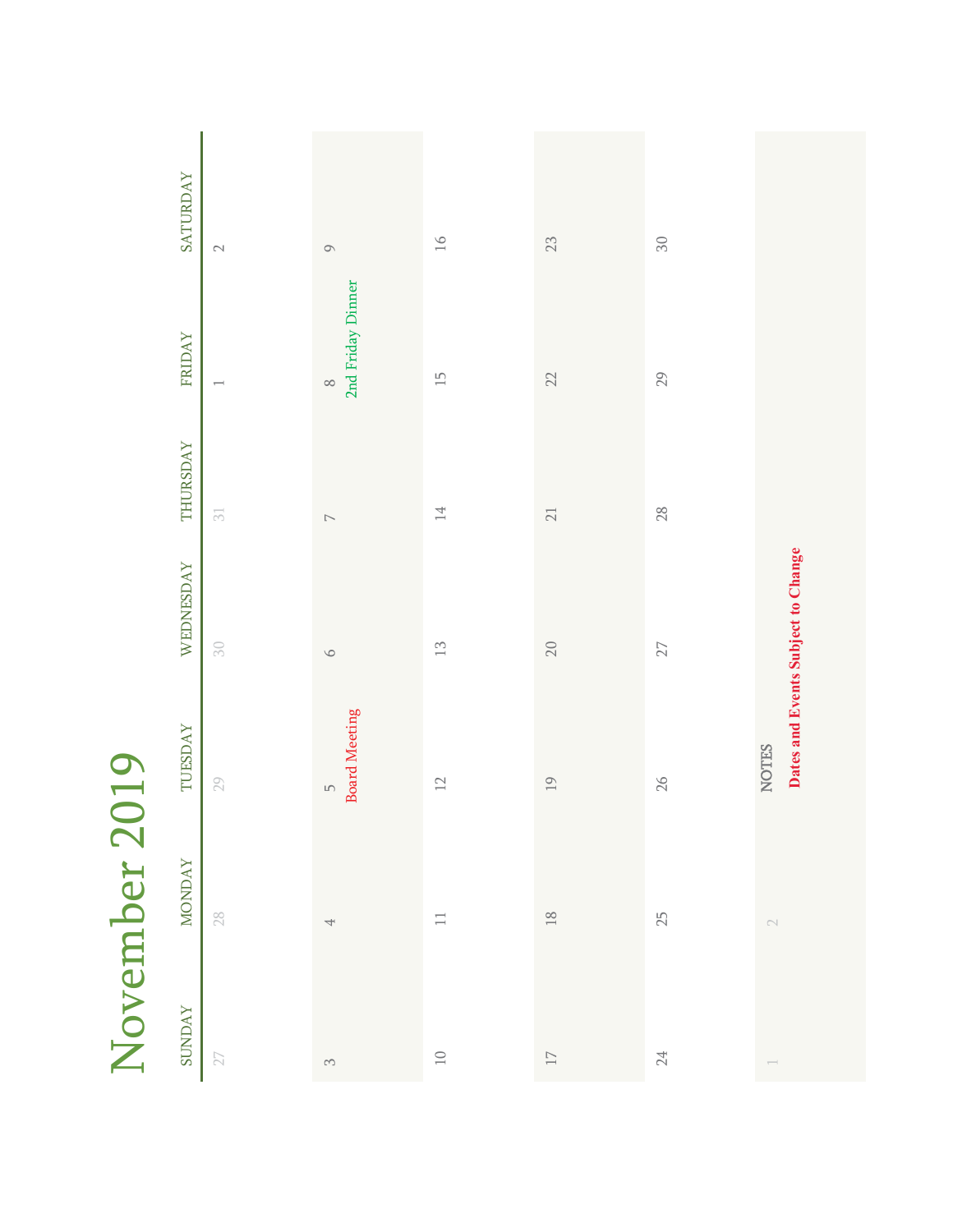|               | SATURDAY<br>FRIDAY<br>THURSDAY<br>WEDNESDAY<br>TUESDAY | $\overline{\phantom{a}}$<br>$\circ$<br>$\mathsf{L}\cap$<br>4<br><b>Board Meeting</b><br>$\infty$ | $14\,$<br>$\begin{array}{c} 12 \\ 1 \end{array}$<br>$12\,$<br>$\Box$<br>$\Box$ | SSYC Boat Parade<br>Party<br>$21\,$<br>Duffy Christmas<br>Light Cruise<br>$20\,$<br>$\overline{19}$<br>$\frac{8}{10}$<br>$\Box$ | $28$<br>$27\,$<br>26<br>25<br>24 | $\overline{\phantom{a}}$<br>$\scriptstyle\bigcap$<br>$\overline{31}$ | Dates and Events Subject to Change<br><b>NOTES</b> |
|---------------|--------------------------------------------------------|--------------------------------------------------------------------------------------------------|--------------------------------------------------------------------------------|---------------------------------------------------------------------------------------------------------------------------------|----------------------------------|----------------------------------------------------------------------|----------------------------------------------------|
|               |                                                        |                                                                                                  |                                                                                |                                                                                                                                 |                                  |                                                                      |                                                    |
| December 2019 | <b>MONDAY</b>                                          | $\mathbin{\vartriangle}$                                                                         | $\circlearrowright$                                                            | $16$                                                                                                                            | $23\,$                           | ${\rm S0}$                                                           | $\circlearrowright$                                |
|               | <b>SUNDAY</b>                                          | $\overline{\phantom{a}}$                                                                         | $\infty$                                                                       | $\overline{\mathbb{L}}$                                                                                                         | $22\,$                           | $29\,$                                                               | $\Box$                                             |